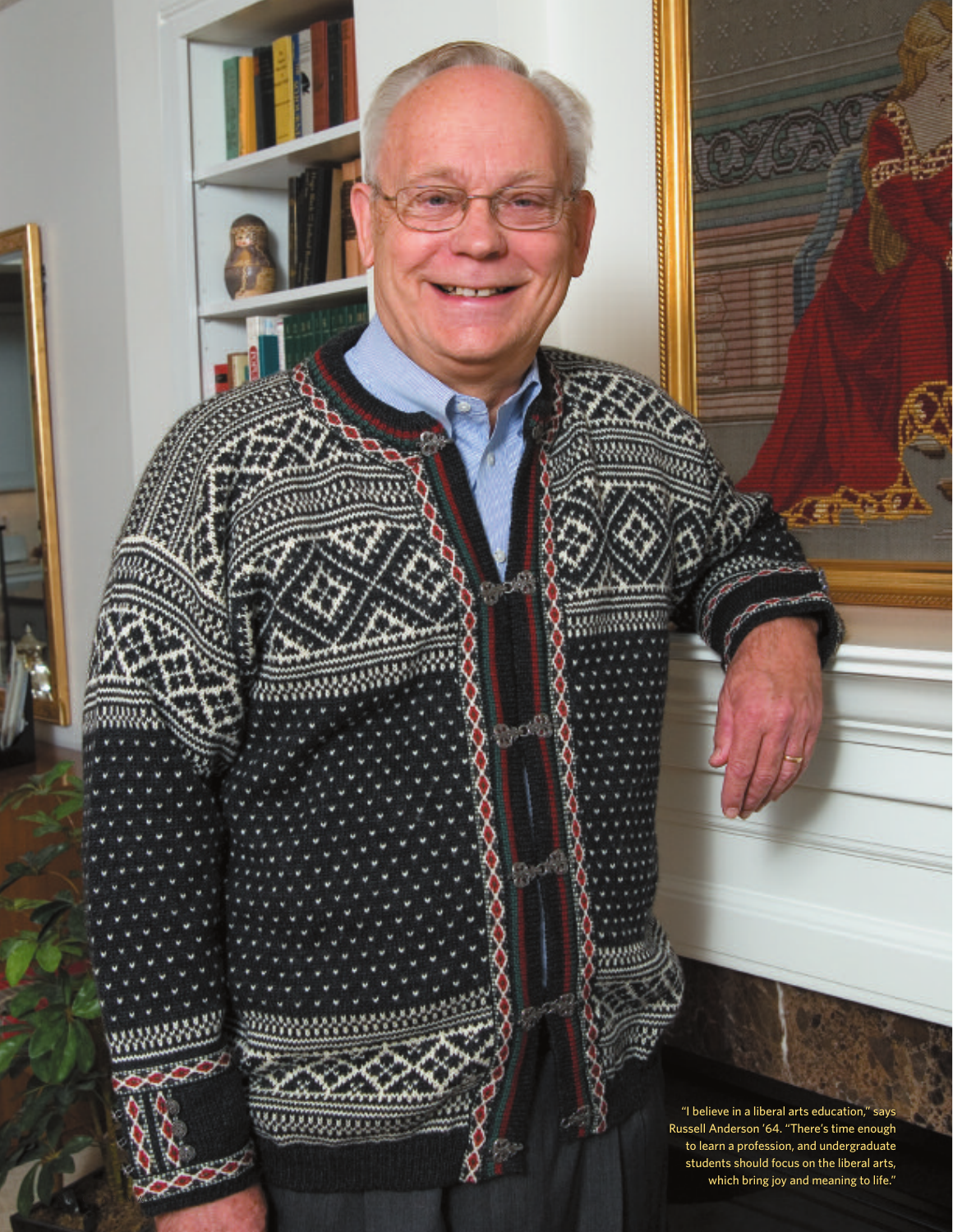## **Fair and Impartial:** Russell A. Anderson '64

By Karen K. Hansen '77 PHOTOGRAPHED BY BILL KELLEY

F OR THE PAST 25 YEARS, Russell A. Anderson, chief justice of the Minnesota Supreme Court, has worked along side judges, administrators and lawyers to improve the justice system in Minnesota, by doing everything from enhancing court sensitivity and effectiveness in domestic violence issues to promoting problemsolving courts that focus more on rehabilitation than punishment.

Anderson and his colleagues have supported the establishment of a new governance structure responsible for setting administrative policies in the courts, supported the improvement of the court information system, and increased public awareness of the threat to fair and impartial courts in Minnesota. Anderson rightly believes that people who come to court deserve rulings by judges based solely on the law and the facts of the cases — judges unswayed by the sources and size of contributions to judicial election campaigns.

"I like to think of these improvements to Minnesota's justice system as our legacy," he says.

A history major, Anderson attributes an early academic lesson at St. Olaf to influencing his vocation. "I didn't do very well on a world history exam my freshman year. I was heartbroken. Dr. Crossley told me it was obvious I knew the material, but I did not answer the questions," he says. "That's a wonderful experience when you talk about evolving into the law. Once you identify the question, you're well on your way to finding the answer."

Anderson earned his Juris Doctorate in 1968 from the University of Minnesota Law School. "Studying law is much different than the liberal arts. I have great affection for both places, but I love St.Olaf," says Anderson. "What I learned at St. Olaf was almost a ritual for living — making time for family, putting the work aside, having time for silence and reflection, time for worship and service to others. I do not pretend to be a role model for any of this, but its emphasis has been a constant in my life."

Anderson will always remember the words that St. Olaf President Dr. Sidney Rand spoke on Manitou Field in September 1963 as he began his senior year at St. Olaf. "I had a bird's eye view of this event as I was then the president of the student body." In his inaugural response that day, Dr. Rand set forth his creed. He said:

*I believe in God, present, powerful, kind and good, known best to me in the life and world-redeeming work of One who is called His Son, my brother Jesus Christ. I believe in people, the finest work of God in this world, capable of desperate evil things, but also capable of greatness and contributions of good to the lives of one another. I believe in education by which men and women are able to become what they were meant to be, wise and committed to truth. I believe in work, hard work. I believe there is no good life apart from work. I believe in the future. And I believe the future is brightest in the care of well-educated and dedicated young men and women. I believe in St. Olaf College. And I believe it must ever be a community of those who together seek to enrich the lives of one another and leave this a better world.*

"It is a value system that never left me," says Anderson. Following law school, Anderson served in the U.S. Navy Judge Advocate General's Corps (JAG) during the Vietnam War, rising to the position of base legal officer in Sasebo, Japan, during a three-year tour of duty. Later, while working in Washington, D.C., Anderson earned a Master of Laws in international law at George Washington University. Anderson says he learned a great deal of criminal law as a young naval officer both prosecuting and defending members of the military at courts martial.

In addition to prosecuting and defending individuals in U.S. military courts, he explains that "when American servicemen were charged with crimes on Japanese soil, I would attend Japanese courts with my interpreter and write reports regarding the proceedings to the ambassador in Tokyo." Anderson also obtained administrative law experience as JAG officer.

Returning home to northern Minnesota, Anderson added private practice to his experience, as well as service as a Beltrami county attorney from 1978 to 1982. He jokes about being elected because he was related to 90 percent of the voters, but perhaps it was his campaign technique: rolling into town playing piano on the back of a flatbed truck. Chambered in Crookston, Minn., Anderson was chief judge for the Ninth Judicial District when, in 1998, Minnesota Governor Arne Carlson appointed him to the state supreme court. Eight years later, Governor Tim Pawlenty appointed him chief justice.

## **STRENGTH OF CHARACTER**

Russell Anderson's judicial colleagues not only respect him, but they also like to quote him: "We see people at the most vulnerable times of their lives." Anderson has said, "Every case is one human circumstance at a time."

U.S. District Court Judge Joan Ericksen '76 met Anderson on the day their appointments as supreme court associate justices were announced. "Russ was very experienced and thoughtful on matters of criminal procedures," says Ericksen. "If you don't have experience as a trial court judge or a real respect for the work of a trial court judge, you can essentially allow people to retry a case on appeal on a different theory. The thing about Russ is not only [his] temperament, but that he is so prepared."

Public perception of a chief justice — deliberations in chambers, rulings in robes and the occasional political brouhaha in the media spotlight — obscures the essence of the chief justice's 19-page job description of serving as the court system's chief administrator. Anderson helped lead the years-long transition to statewide funding and governance of Minnesota's courts by a judicial council. As he worked on developing the Minnesota Court Information System, he joked about wearing his garage door opener on his belt to present an image of someone who knows something about technology.

In the smile tugging at his lips, you can see Anderson's fabled stories coming. "In the stories [Anderson] tells, where the joke is on him, often there is a moral from which the listener could learn," says Minnesota Supreme Court Associate Justice Alan Page.

Indeed, humor is just one part of the Anderson equation. The sum also includes steely resolve, which he has directed toward solving intractable problems and against those opposed to progress.

"[Anderson] asks, 'What does the law say and lead us to,' and backs that up with whatever amount of research it takes to get the answer. If he has any biases, he parks them at the door," says former law clerk Susan Root Peterson '86.

He does more than park biases. Page, an African American, first encountered Anderson, a Norwegian American, on the Implementation Committee on Multicultural Diversity and Race Fairness in the Courts. "Not having any background information about him other than that he was the chief judge from the Ninth District, I remember him being clear and strong in a way that made it apparent he wasn't just

[CONTINUED ON PAGE 49]